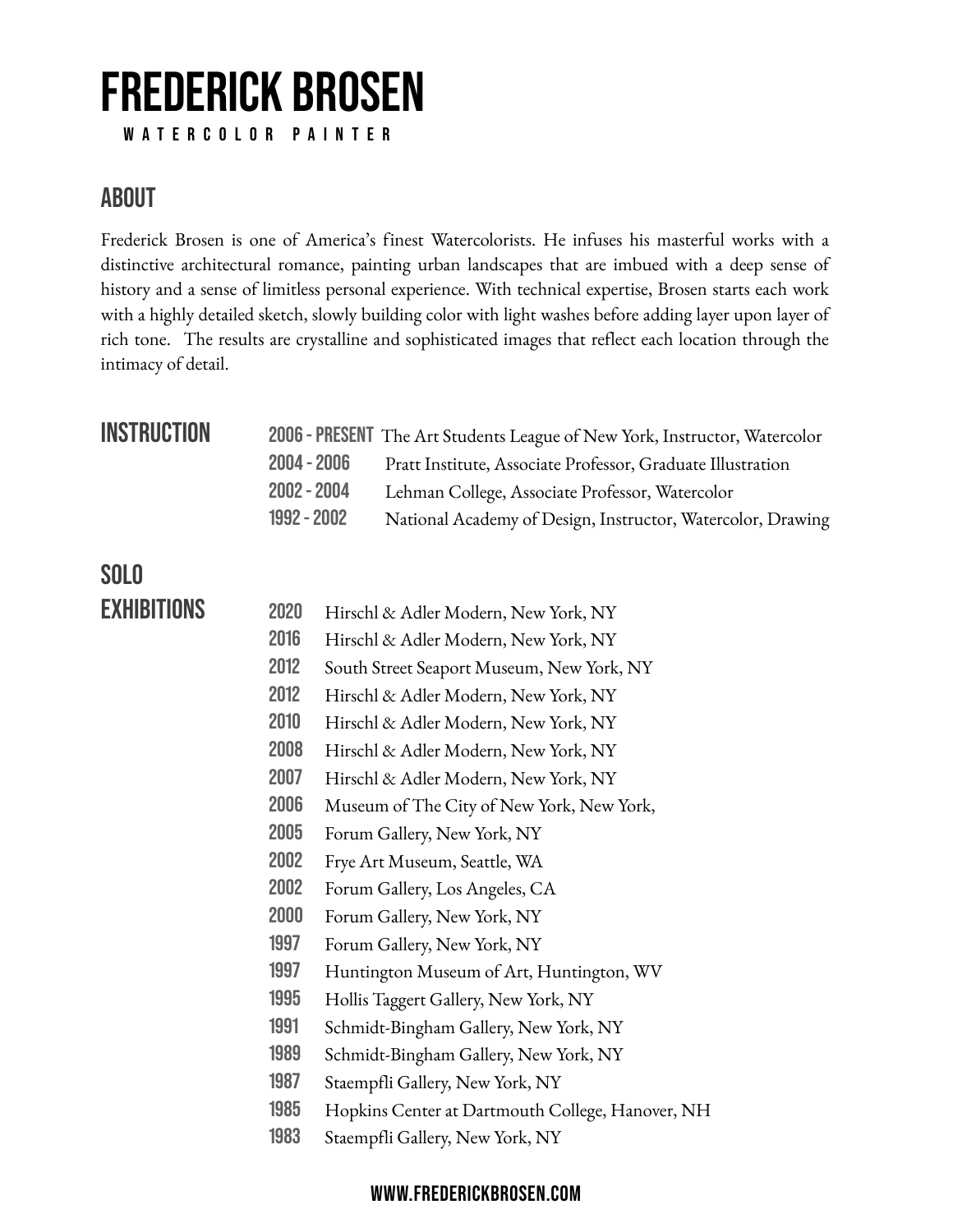## **FREDERICK BROSEN**

 **WATERCOLOR PAINTER**

| Select Group       |      |                                                                                                                                                            |
|--------------------|------|------------------------------------------------------------------------------------------------------------------------------------------------------------|
| <b>EXHIBITIONS</b> | 2016 | Coney Island: Visions of an American Dreamland, Wadsworth<br>Atheneum, Hartford, CT; San Diego Art Museum, San Diego, CA;<br>Brooklyn Museum, Brooklyn, NY |
|                    | 2014 | Masters of the Art Students League, Harmon-Meeks Gallery, Naples, FL                                                                                       |
|                    | 2013 | The Armory Show, New York, NY                                                                                                                              |
|                    | 2008 | Drawn by New York, The New York Historical Society, New York, NY                                                                                           |
|                    | 2003 | Facing Reality, The Seavest Collection, Neuberger Museum, Purchase, NY                                                                                     |
|                    | 2000 | Gropius Artists: 2000, Huntington Museum of Art, Huntington, WV                                                                                            |
|                    | 1997 | Reinventing Realism, Everhart Museum, Scranton, PA                                                                                                         |
|                    | 1995 | New York Now: Contemporary Cityscape Paintings, Museum of the City of<br>New York, New York, NY                                                            |
|                    | 1995 | Collectors Choice, Arkansas Art Center, Little Rock, AR                                                                                                    |
|                    | 1994 | Contemporary American Watercolorists, Sewell Gallery, Rice University<br>Houston, TX                                                                       |
|                    | 1988 | Realist Drawings, Squibb Gallery, Princeton University, Princeton, NJ                                                                                      |
|                    | 1987 | Realism Today, National Academy of Design, New York, NY                                                                                                    |
|                    | 1985 | The Recognizable Image, Bruce Museum, Greenwich, CT                                                                                                        |
|                    | 1985 | The Art of Drawing, Arkansas Art Center, Little Rock, AR                                                                                                   |
|                    | 1983 | New Talent, The Brooklyn Museum, Brooklyn, NY                                                                                                              |
|                    | 1983 | 85th Annual Watercolor Exhibition, National Arts Club, New York, NY                                                                                        |
|                    | 1982 | Architectural Images, Summit Art Center, Summit, NJ                                                                                                        |
|                    | 1982 | Art on Paper: 1982, Weatherspoon Art Gallery, University of North                                                                                          |
|                    |      | Carolina, Greensboro, NC                                                                                                                                   |
| AWARDS             | 2010 | <b>CCNY Career Achievement Award</b>                                                                                                                       |
|                    | 2007 | Pollack-Krasner Foundation Grant                                                                                                                           |
|                    | 1995 | Pollack-Krasner Foundation Grant                                                                                                                           |

- **1990** E.D. Foundation Grant
- **1985** Artist-in-Residence, Dartmouth College
- **1976** Silver Medal of Honor, Royal Society of Arts and Letters, England

#### **[WWW.FREDERICKBROSEN.COM](http://WWW.FREDERICKBROSEN.COM)**